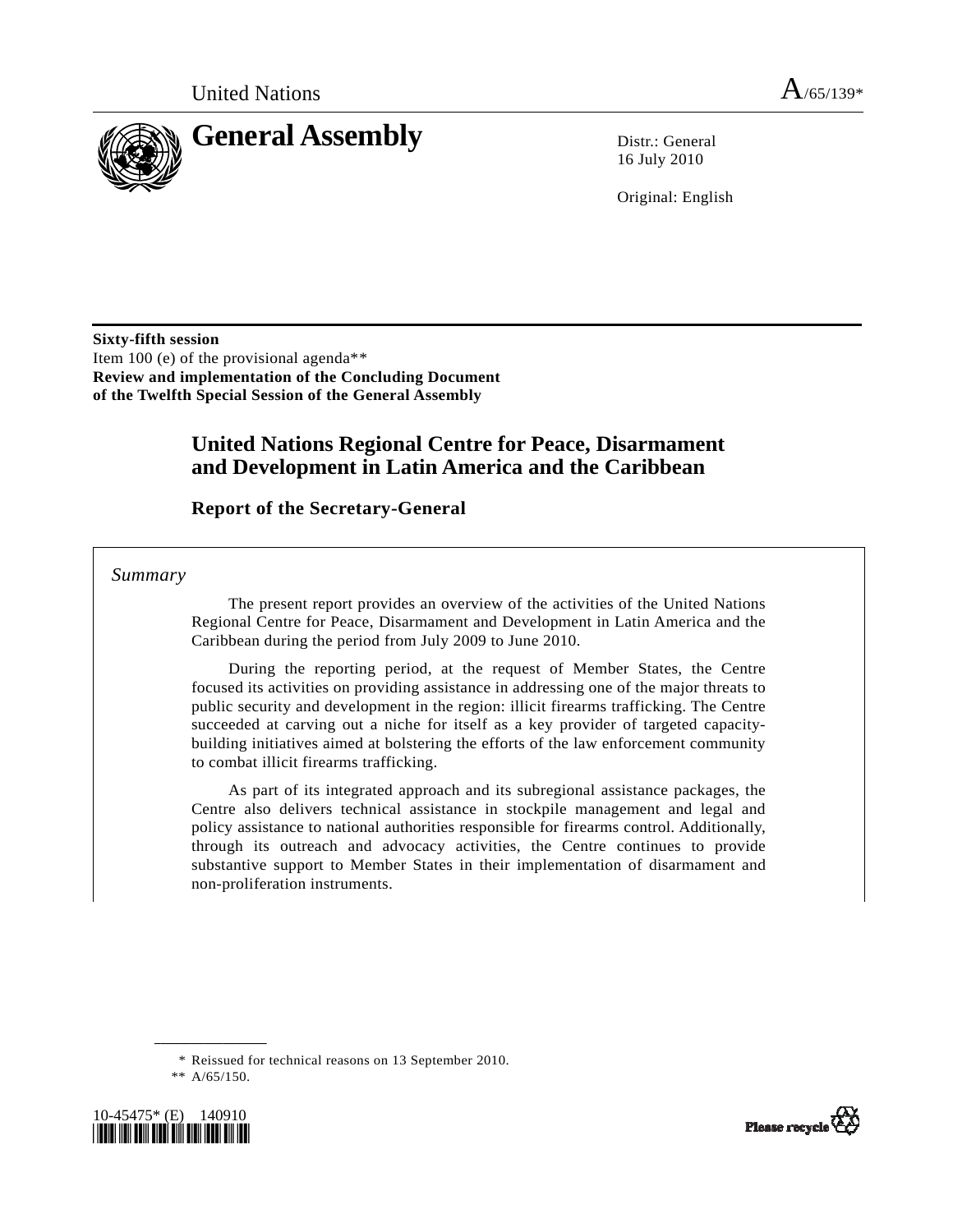During the reporting period, the Centre received funding for two staff members and for basic operational costs from the regular budget. While that important contribution helped to boost and stabilize its operations, the Centre continues to rely solely on extrabudgetary funds in order to implement programme activities requested by Member States. The requisite political and financial support of donors remains essential to the Centre's operation and activities. The Secretary-General wishes to express his gratitude to those Member States and other partners that have supported the Centre, its operation and its programmes with financial and in-kind contributions.

## Contents

|         |           |                                                                                            | Page           |
|---------|-----------|--------------------------------------------------------------------------------------------|----------------|
| I.      |           |                                                                                            |                |
| II.     |           |                                                                                            |                |
| III.    |           |                                                                                            |                |
|         | A.        |                                                                                            | $\overline{4}$ |
|         |           | 1.                                                                                         | $\overline{4}$ |
|         |           | National and cross-border law enforcement coordination<br>2.                               | $\overline{4}$ |
|         |           | 3.<br>Multisectoral approaches to combating illicit firearms trafficking                   | 6              |
|         |           | 4.                                                                                         | $\overline{7}$ |
|         |           | 5.                                                                                         | $\tau$         |
|         |           | 6.                                                                                         | $\tau$         |
|         |           | 7.<br>Weapons destruction and stockpile management in the Caribbean                        | $\overline{7}$ |
|         |           | 8.                                                                                         | 8              |
|         | <b>B.</b> |                                                                                            | 10             |
|         |           | 1.                                                                                         | 10             |
|         |           | 2.<br>Regional confidence-building through transparency measures                           | 10             |
|         |           | 3.<br>Weapons of mass destruction (Security Council resolution 1540 (2004))                | 11             |
|         |           | 4.                                                                                         | 11             |
| IV.     |           |                                                                                            | 12             |
|         | А.        |                                                                                            | 12             |
|         | <b>B.</b> |                                                                                            | 13             |
| $V_{.}$ |           |                                                                                            | 13             |
| Annex   |           |                                                                                            |                |
|         |           | Status of the Trust Fund for the United Nations Regional Centre for Peace, Disarmament and | 14             |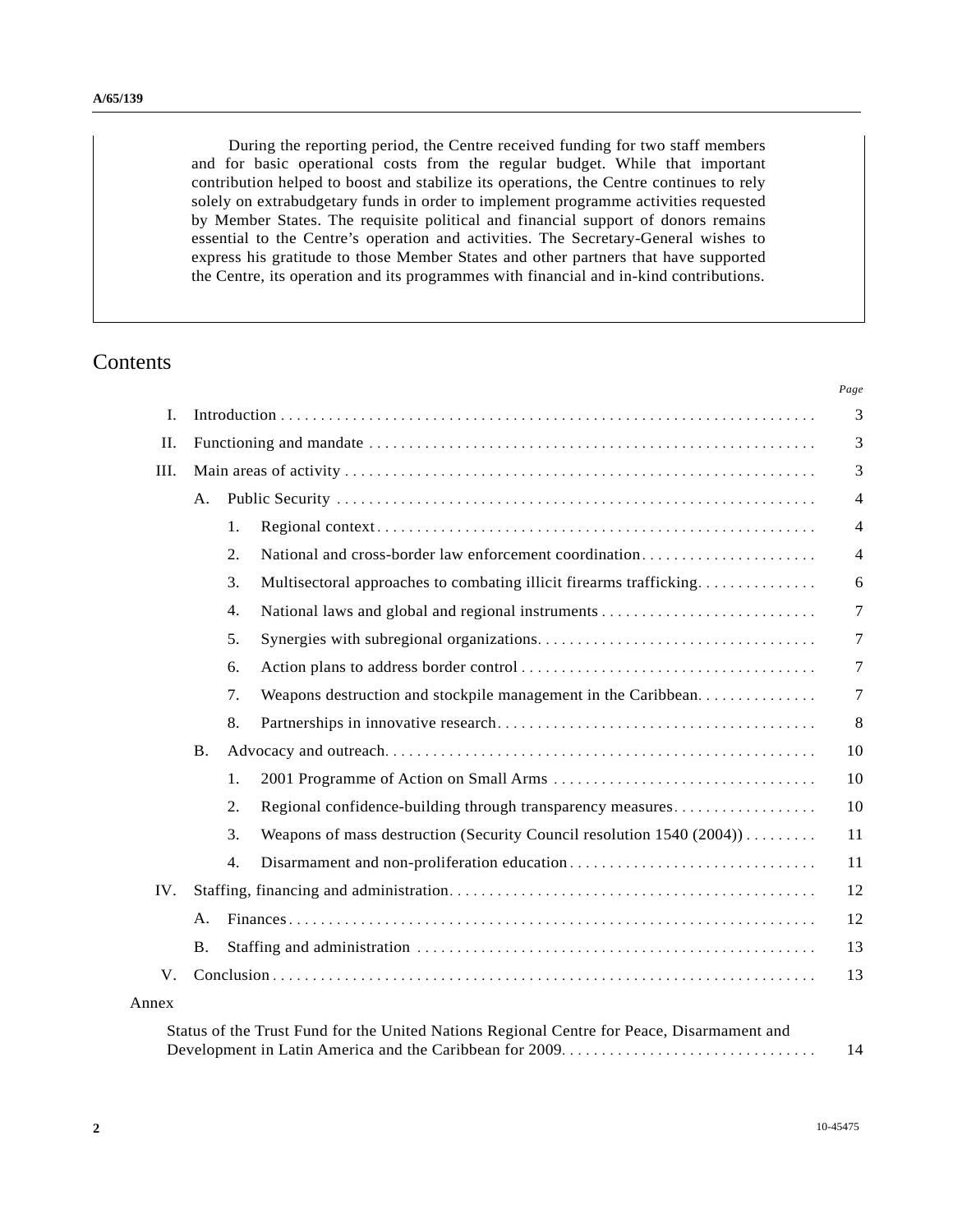## **I. Introduction**

1. In its resolution 64/60, the General Assembly reiterated its strong support for the role of the United Nations Regional Centre for Peace, Disarmament and Development in Latin America and the Caribbean in the promotion of United Nations activities at the regional level to strengthen peace, disarmament, stability, security and development among its Member States and encouraged the Centre to further develop activities in all countries of the region in the important areas of peace, disarmament and development. The Assembly also requested the Secretary-General to report to it at its sixty-fifth session on the implementation of the resolution.

2. The present report is submitted pursuant to that request and covers the Centre's activities from July 2009 to June 2010. A financial statement on the status of the Trust Fund for the Centre for the year 2009 is contained in the annex.

# **II. Functioning and mandate**

3. The United Nations Regional Centre for Peace, Disarmament and Development in Latin America and the Caribbean, located in Lima, was established in 1987, pursuant to General Assembly resolution 41/60 J. The Centre is mandated to provide, on request, substantive support for the initiatives and other activities of the Member States of the region for the implementation of measures for peace and disarmament, and for the promotion of economic and social development.

# **III. Main areas of activity**

4. As the sole United Nations regional entity dealing with disarmament and non-proliferation issues in the region of Latin America and the Caribbean, the Centre assists Member States in their efforts to effectively implement their commitments under various instruments at the global, regional and subregional levels. The Centre seeks to strengthen the capacities of Member States and to provide them with technical and substantive advice and assistance with a view to the achievement of sustainable peace and security.

5. The reporting period saw a rise in the number of assistance requests from Member States and regional organizations, demonstrating the increasing confidence in the Centre's effectiveness and its recognized role in this area.

6. Within the framework of its Public Security Programme, the Centre continued to provide assistance to Member States (law enforcement officials, policymakers and lawmakers) with regard to the destruction of illicit firearms and also assisted regional organizations in their efforts to address public security challenges in a more effective way.

7. Responding to requests from Member States and other stakeholders for assistance, the Centre, through the provision of public security expertise to both States and regional organizations, was able to provide assistance related to each component of their respective public security agendas ranging from legal and policy assistance, stockpile management and border security to guidance for inter-institutional capacity-building.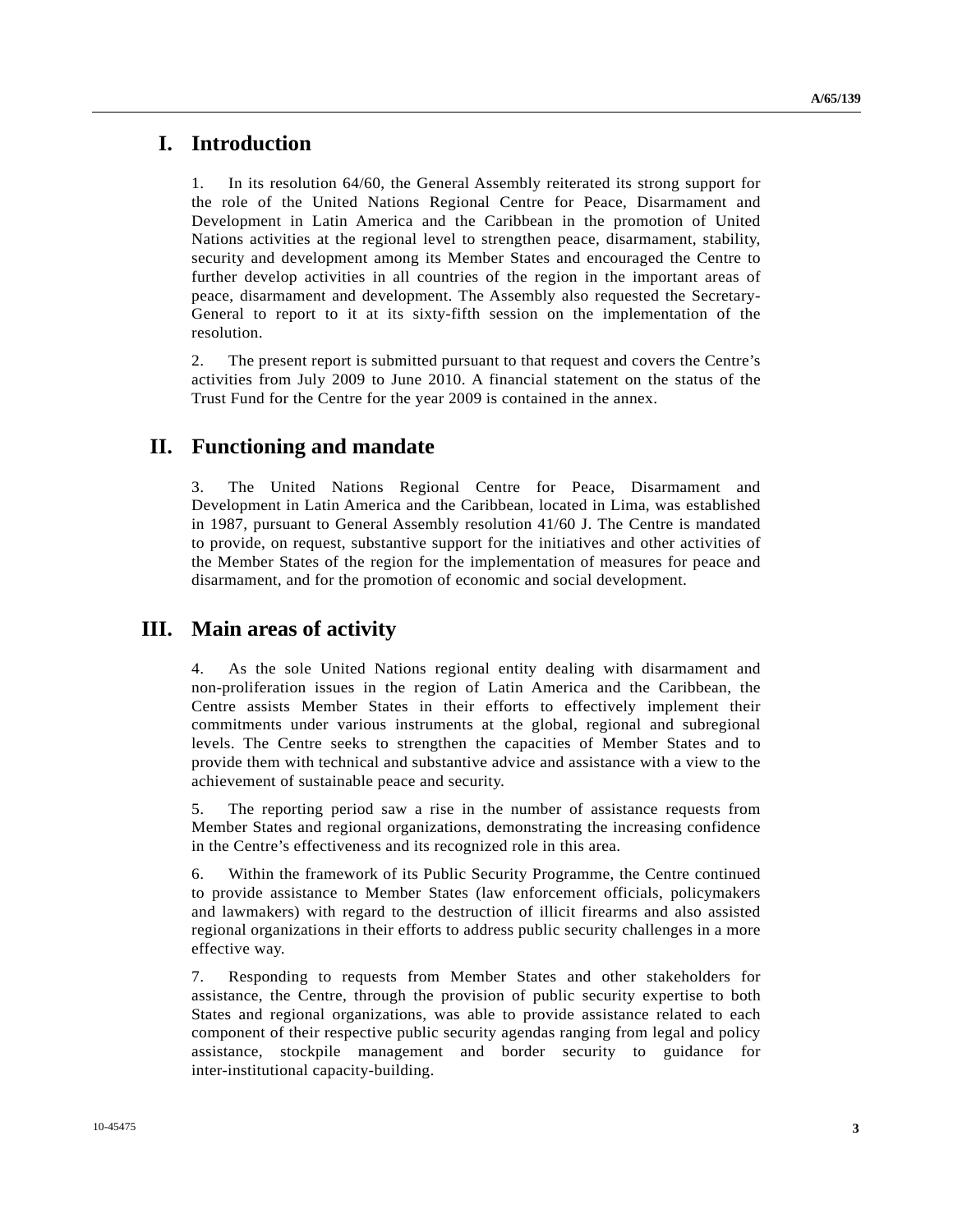8. Voluntary contributions from donors were critical in enabling the Centre to carry out these activities during the reporting period.

# **A. Public security**

#### **1. Regional context**

9. Latin America and the Caribbean is among the regions most affected by armed violence. The illicit trafficking in firearms and their misuse pose grave challenges to public security in the region. It is estimated that between 45 million and 80 million firearms are circulating in the region.[1](#page-3-0) Latin America, with a little over 10 per cent of the world's population, accounts for more than 40 per cent of the world's homicides committed with firearms. According to the United Nations Development Programme (UNDP), Central America has become the region with the highest levels of non-political crime worldwide, with approximately 79,000 people murdered in the region over the past six years. In the Andean region, there are reportedly  $216,000$  surplus military small arms currently in circulation;<sup>2</sup> in the Caribbean, more than 70 per cent of violent deaths are attributed to firearms.[3](#page-3-2) It is estimated that there are 2.5 million private security guards in Latin America and the Caribbean, of whom only approximately half are legally registered.[4](#page-3-3)

10. In response to requests from Member States for assistance in combating illicit firearms trafficking, the Centre provided comprehensive subregional assistance packages focusing on capacity-building, technical assistance, outreach and advocacy aimed at improving public security.

#### **2. National and cross-border law enforcement coordination**

11. Success in improving public security lies in part with the law enforcement community in its role as the first responders and field operators responsible for enforcing controls over legal firearms transfers and for preventing illicit trafficking. The Centre considers its law enforcement capacity-building courses to be its single most important contribution to the enhancement of public security in the region. With the sole financial support of the Swedish International Development Cooperation Agency, the Centre developed the second edition of the "training-thetrainers" manual entitled "Inter-institutional training course on combating illicit firearms trafficking". In that connection, the Centre consulted with an eclectic group of experts in the areas of small arms and light weapons and public security with regard to the course's content and modality. The Centre also carried out an impact evaluation of 14 of the 45 courses already conducted in the region, shedding light on important lessons learned and best practices, including the fact that this 10-day course on small arms and light weapons (7 days of theory and 3 days of practical exercises) remains the most comprehensive in the field and fills a significant training void.

<span id="page-3-2"></span><span id="page-3-1"></span>

<span id="page-3-0"></span><sup>1</sup>*Small Arms Survey 2009: Shadows of War* (Cambridge, Cambridge University Press, 2009). 2 Ibid.

<sup>3</sup> See Ninth United Nations Survey on Crime Trends and the Operations of Criminal Justice Systems (2003-2004), available at http://www.unodc.org/unodc/en/data-and-analysis/Ninth-United-Nations-Survey-on-Crime-Trends-and-the-Operations-of-Criminal-Justice-Systems.html.

<span id="page-3-3"></span><sup>4</sup> Arias, Patricia, *Seguridad Privada en América Latina: el lucro y los dilemas de una regulación deficitaria* (Santiago, FLACSO-Chile, 2009).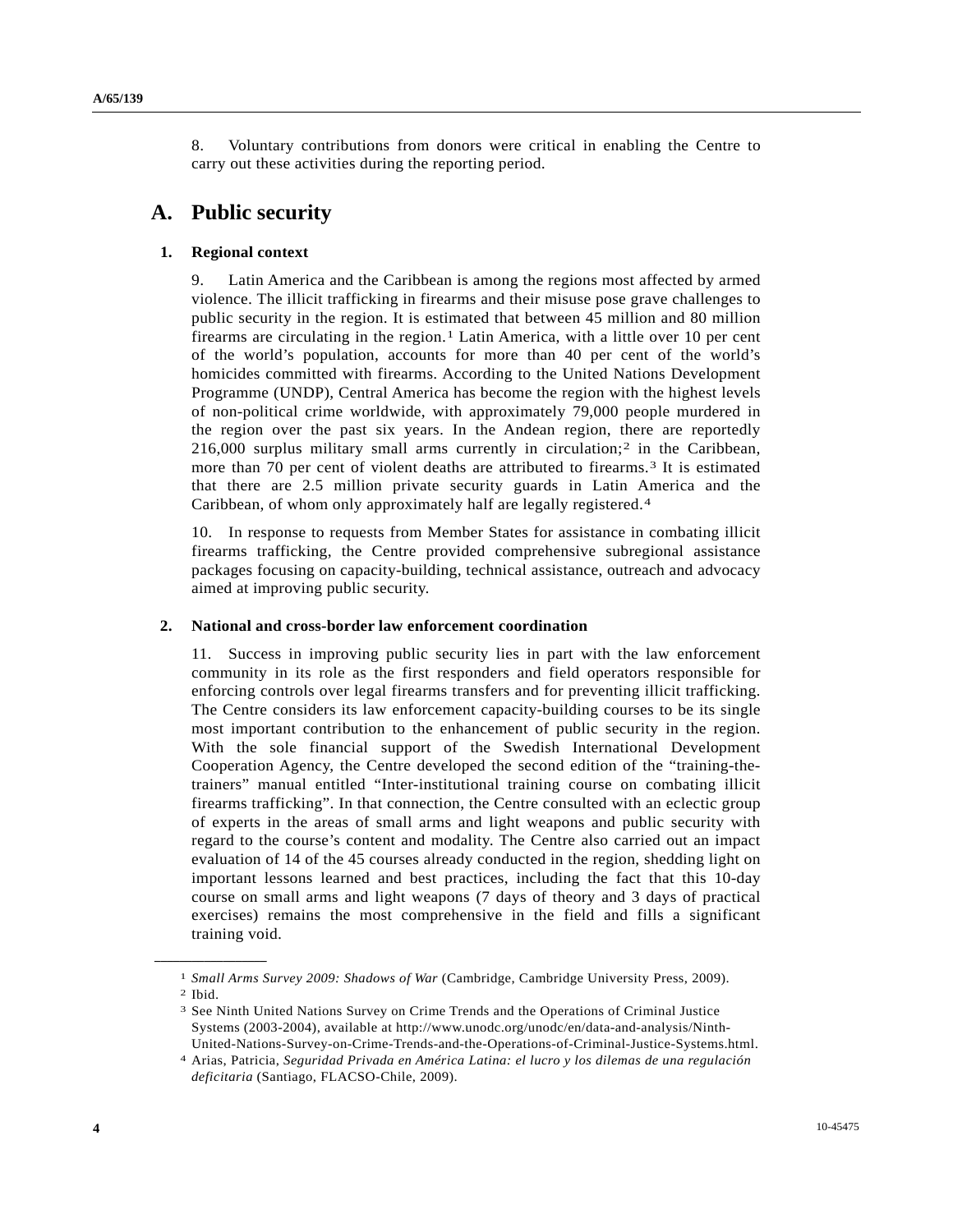12. As a result of the evaluation, the training manual was revised to place a greater focus on technical information regarding firearms, ammunition and explosives and innovative practical tools for marking and tracing, including a hand-held ammunition identification gauge useful to police and judicial investigators in the field. It also features a new module on stockpile management and firearms destruction as methods for both preventing diversion to illicit markets and promoting transparency, verification and control on the part of State officials. Most important, the manual mainstreams the issues of human security, human rights, gender equality, and youth and child protection within criminal interrogations and the use of force, among other issues. These modifications are aimed at reinforcing participants' performance in the practical exercise that takes place during the final three days of the course.

13. During the reporting period, 201 law enforcement officials from 11 States in the region benefited from training opportunities using this manual. The national training courses conducted in Colombia,<sup>[5](#page-4-0)</sup> Peru<sup>[6](#page-4-1)</sup> and Bolivia (Plurinational State of)<sup>[7](#page-4-2)</sup> provided training to 151 law enforcement personnel from those countries, while the course conducted in Costa Rica[8](#page-4-3) trained 50 law enforcement personnel from Central American States, Mexico and the Dominican Republic, in cooperation with the Arias Foundation for Peace and Human Progress, a civil society organization active on this issue.

14. Since the inception of the training course in 2002, the Centre and its partners have succeeded in training more than 2,700 law enforcement personnel in urban and border areas, with some countries having incorporated the course's training methodology into their national law enforcement training curriculums.

15. The course also provides an opportunity for law enforcement officials from various countries across the region, including police, armed forces, intelligence and customs officials, public prosecutors and judicial investigators, to share individual and national experiences, best practices and lessons learned. It helps to improve inter-institutional coordination to better control the legal trade and prevent illicit trafficking in firearms. It also serves as an important vehicle for agencies represented in national firearms commissions responsible for the implementation of national action plans.

16. The Centre's activities strengthened the capacity of States in the region to train law enforcement personnel in a sustainable way and according to the needs of their respective countries.

17. Working with the UNDP Central American Programme on Small Arms Control, the Centre's public security experts served as technical advisers at the first subregional workshop held in Panama dedicated to the firearms register and

<span id="page-4-0"></span><sup>5</sup> National inter-institutional course on combating illicit firearms trafficking (6-17 July 2009), San Andres, Colombia.

<span id="page-4-1"></span><sup>6</sup> National inter-institutional course on combating illicit firearms trafficking (16-25 November 2009), Lima.

<span id="page-4-2"></span><sup>7</sup> National inter-institutional course on combating illicit firearms trafficking (17-28 May 2010), La Paz.

<span id="page-4-3"></span><sup>8</sup> Subregional inter-institutional course on combating illicit firearms trafficking (15-26 March 2010), San José.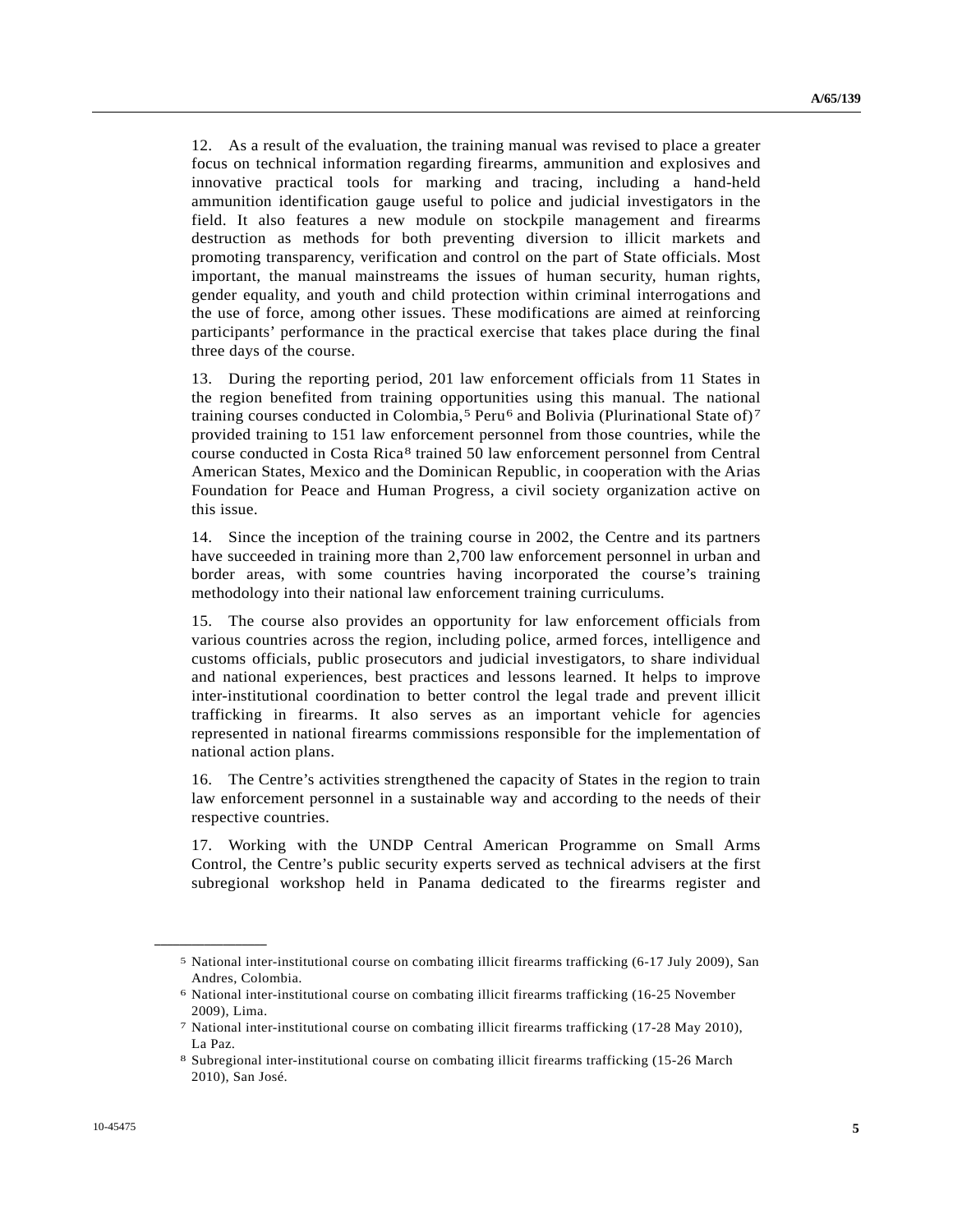information exchange mechanisms.[9](#page-5-0) Building on the expertise acquired as a result of the assistance provided to Ecuador in 2008, the Centre presented best practices in terms of record-keeping, the management of national registers and how to bolster a State's capacity to meet its obligations under international firearms instruments.

18. The Centre also promoted the mainstreaming of global and regional initiatives into national agendas, programmes and policies. With a view to improving public security through crime prevention and firearms control in the Andean region — as part of the Andean region assistance package funded by the Government of Canada — the Centre organized two senior policy management seminars, in Bolivia (Plurinational State of)<sup>[1](#page-5-1)0</sup> and Colombia,<sup>[11](#page-5-2)</sup> respectively, at which policymakers and lawmakers discussed ways and means to effectively implement global and regional firearms instruments at the national level. Detailed and interactive presentations were made at the seminars on global and regional firearms instruments, with a view to ensuring that new firearms laws currently under development in countries in the subregion incorporate all the principal obligations under relevant global and regional instruments, and that provisions set out in national legislation are harmonized with those of relevant international instruments. These global and regional instruments include the Programme of Action to Prevent, Combat and Eradicate the Illicit Trade in Small Arms and Light Weapons in All Its Aspects; the Protocol against the Illicit Manufacturing of and Trafficking in Firearms, Their Parts and Components and Ammunition, supplementing the United Nations Convention against Transnational Organized Crime; related instruments (United Nations Firearms Protocol); and the Inter-American Convention against the Illicit Manufacturing of and Trafficking in Firearms, Ammunition, Explosives, and Other Related Materials.

#### **3. Multisectoral approaches to combating illicit firearms trafficking**

19. An effective way to tackle the scourge of illicit firearms is through a multisectoral and multilevel approach. To that end, the Centre joined forces with the United Nations Office on Drugs and Crime in organizing a four-day senior and mid-level management training course for municipal and departmental representatives held in Colombia in August 2009. Building on the Centre's experience with its inter-institutional course for the law enforcement community, the programme offered participants specific investigative techniques and tools to guide them through the entire chain-of-custody process of illicit firearms, from weapons seizures to criminal judicial proceedings.

20. The Centre, in collaboration with the Peruvian National Commission against the Manufacturing of and Illicit Trafficking in Firearms, Ammunition, Explosives and Other Related Materials, organized an international seminar on inter-institutional arms control initiatives and their link to public security, held in Lima on 19 August 2009, to provide for an exchange of experiences among a number of national institutions. The seminar brought together members of the national firearms commission, national and international experts and representatives of civil society

<span id="page-5-0"></span><sup>9</sup> Regional workshop on mechanisms and technological systems for the Exchange of Information between authorities responsible for small arms and light weapons control in Central America (6-7 April 2010), Panama City.

<span id="page-5-2"></span><span id="page-5-1"></span><sup>10</sup> Held on 18 May 2010 in La Paz.

<sup>11</sup> Held from 23 to 25 June 2010 in the Department of Antioquia, Colombia.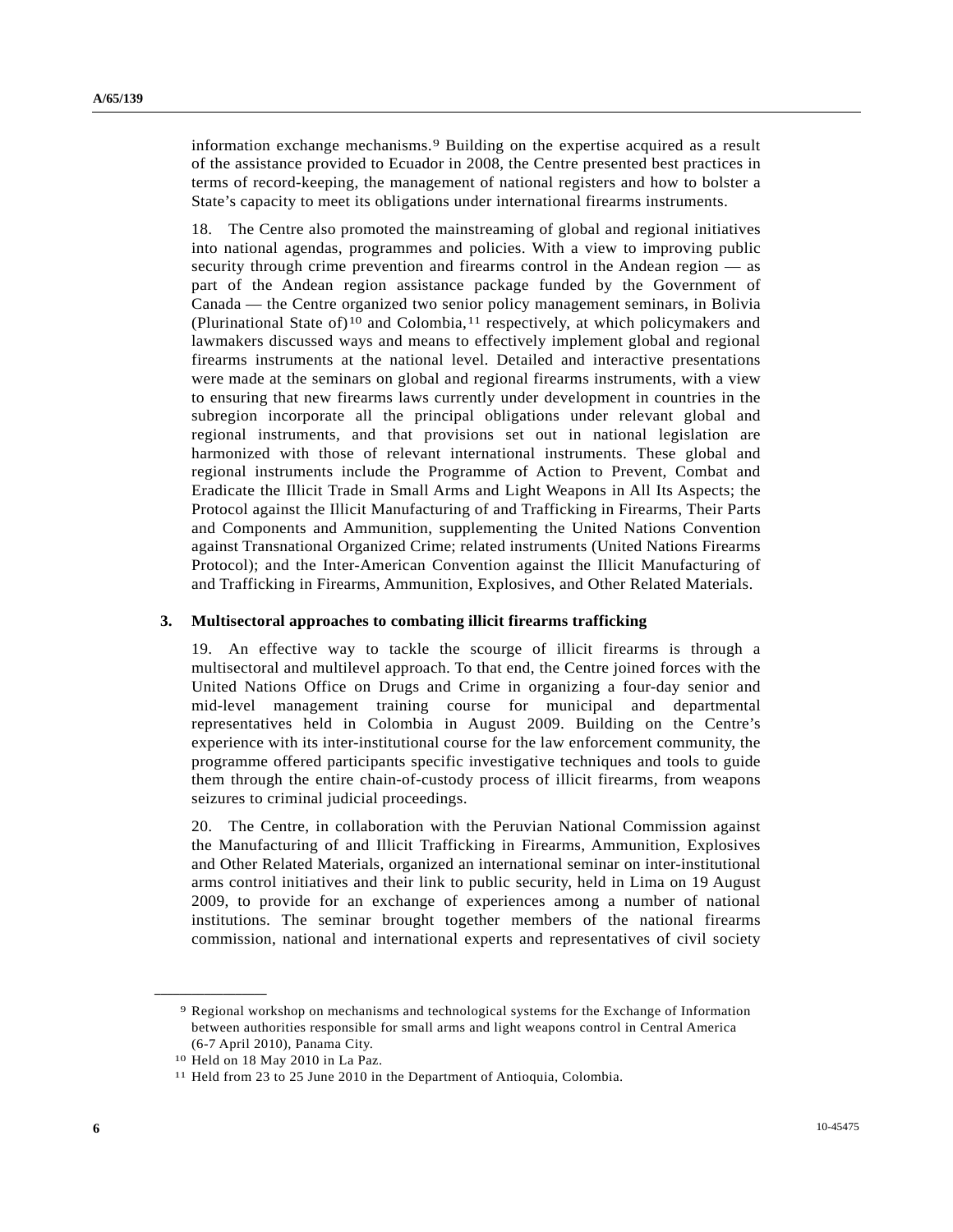organizations, among others, to interact and share experiences concerning the control of firearms and their impact on public security in the region.

#### **4. National laws and global and regional instruments**

21. The Centre also assisted Member States in the region in developing legal tools necessary for the strengthening of regulations concerning firearms control. At the request of States, the Centre reviewed national laws and regulations and their compatibility with global and regional firearms instruments. Those assessments constitute the necessary basis on which lawmakers and judicial practitioners can implement global and regional firearms instruments more effectively. In taking due account of each State's unique needs and subregional specificities, the Centre, through these comparative studies, tailored its legal assistance to States in order to meet those specific needs. Updating and improving national firearms laws contributes not only to a more robust legal framework, but also to a more harmonized regional approach to addressing the threat posed by illicit firearms.

#### **5. Synergies with subregional organizations**

22. Furthermore, the Centre provided expert support to regional and subregional organizations with a view to sustaining regional and subregional efforts to address firearms-related issues.

23. To support member States of the Andean Community in their efforts to implement the Andean Plan to Prevent, Combat and Eradicate Illicit Trade in Small Arms and Light Weapons in All Its Aspects (Andean Community decision 552), the Centre organized the first subregional workshop on the implementation of the Plan, held in Lima on 25 and 26 May 2010, providing substantive advice and support to Peru in steering the meeting. As a result of the workshop, an operational committee was established to provide the Andean Community with the implementing mechanism necessary to better address the scourge of illicit trafficking threatening their societies.

#### **6. Action plans to address border control**

24. Armed violence in border zones poses a particular challenge to the safeguarding of public security. Indeed, such areas often become a "no-man's land" where criminal groups involved in trafficking weapons, persons and drugs and in money-laundering are able to create a community in total disregard of the law. The Centre, in coordination with UNDP and its Central American Programme on Small Arms Control, formulated joint initiatives to assist States in addressing this issue. To that end, the project consisted of an assessment of border control gaps as well as an action plan for providing technical assistance to States of the Central American Integration System on border security issues in relation to the control of illicit firearms. However, owing to a lack of the necessary funding, the implementation of the project by the States concerned is still pending.

#### **7. Weapons destruction and stockpile management in the Caribbean**

25. Supporting weapons destruction and stockpile management is crucial to the enhancement of public security in the Caribbean region. Comprehensive stockpile management policies and procedures, combined with the periodic destruction of confiscated and surplus weapons, are essential measures to promote transparency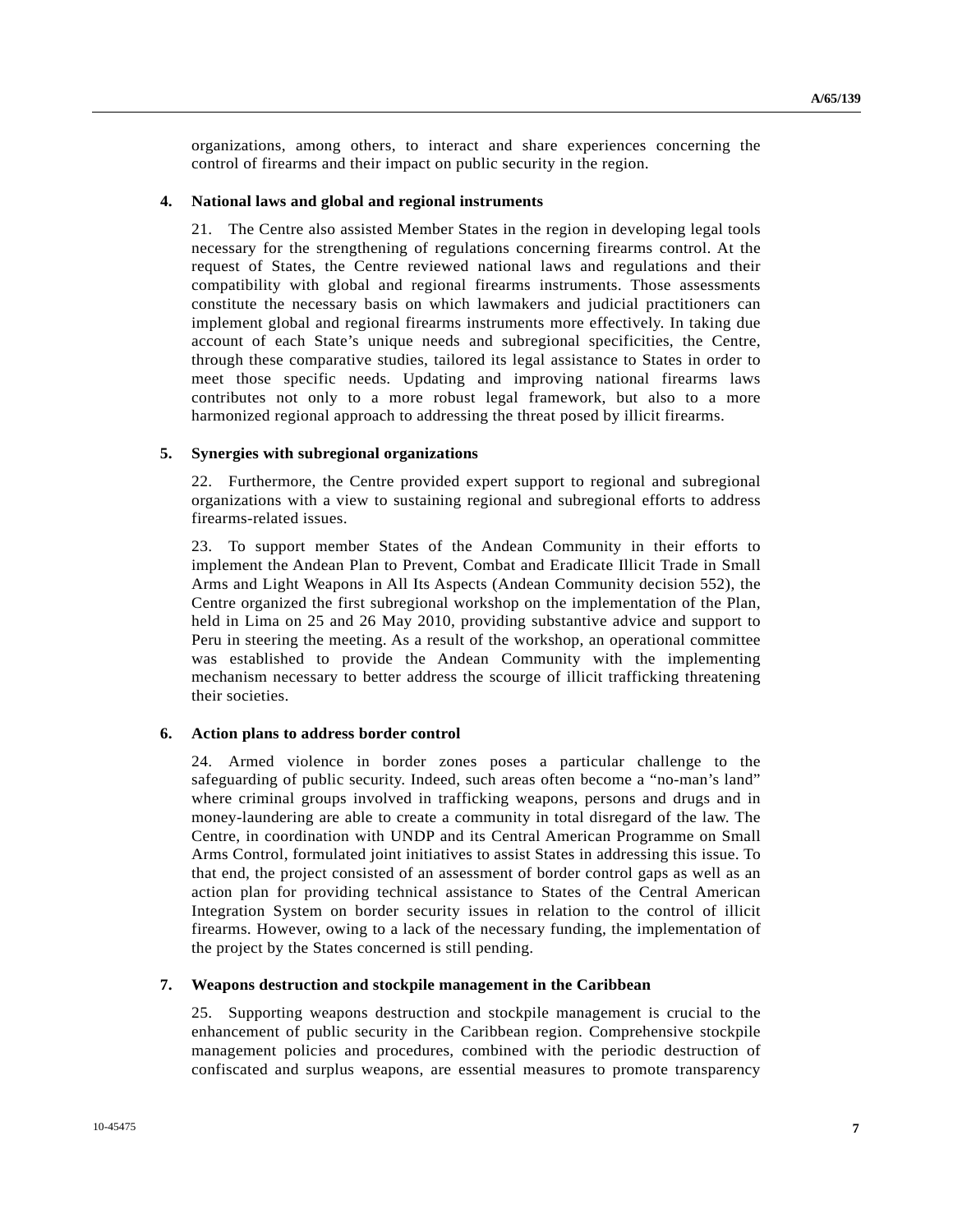and reduce the diversion of firearms to criminal networks. With financial support from the Department of State of the United States of America, the Centre began to provide technical assistance to eight Caribbean States (Grenada, the Bahamas, Saint Vincent and the Grenadines, Saint Lucia, Jamaica, Trinidad and Tobago, the Dominican Republic and Belize) in the areas of weapons destruction and stockpile management.

26. During the reporting period, the Centre kick-started the subregional programme in three of the eight targeted Caribbean States (Grenada,[1](#page-7-0)2 Jamaica,[13](#page-7-1) and the Bahamas<sup>[1](#page-7-2)4</sup>) by undertaking assessments of States' national capacities to destroy weapons and manage stockpiles, an essential step towards the formulation of their respective national action plans. Such plans are aimed at reducing the amount of weapons and ammunition in circulation, improving the security and management of national stockpile facilities and strengthening the capacities of the security sector (police and armed forces) and relevant national authorities in those areas.

27. In that connection, the Centre organized the first subregional awarenessraising workshop on best practices in firearms destruction and stockpile management held in Kingston on 28 and 29 May 2010. At the workshop, the Centre presented international standards for the securing and disposal of weapons and, more important, a cost/benefit analysis, followed by frank and in-depth discussions on specific needs and current practices of States. As a result, the issue of stockpile management has now been placed on the national agendas of these Caribbean States. Much can be done in the future to improve the safety and security of firearms stockpiles through improved management in the subregion, and the Centre will continue its provision of technical and substantive assistance regarding these issues.

#### **8. Partnerships in innovative research**

28. The Centre launched new research and advocacy tools concerning issues related to gun violence in schools, gang violence and illicit firearms, and private security in relation to firearms, as well as the regional implementation of Security Council resolution 1325 (2000).

29. In undertaking the aforementioned research and advocacy activities, the Centre partnered with State ministries of education, the Organization of American States (OAS), UNDP, the International Research and Training Institute for the Advancement of Women (INSTRAW) and Friedrich-Ebert-Stiftung. The activities are aimed at contributing to the development of a more comprehensive approach to addressing illicit firearms on the part of States in the region, and to the development of regional policies and initiatives in that regard. They will also serve as important references concerning the development of the Centre's future assistance programmes to be provided to States upon request.

30. In December 2009, the Centre organized the first regional survey of policies to prevent firearms proliferation and armed violence in educational centres in Latin America and the Caribbean, which targeted educators and parents in particular because of the crucial role they can play in reducing and preventing armed violence in schools. The purpose of the initiative is to raise awareness about legal, policy and

<span id="page-7-0"></span><sup>&</sup>lt;sup>12</sup> Firearms stockpile management assessment mission (24-28 May 2010), Saint George's.<br><sup>13</sup> Firearms stockpile management assessment mission (31 May-4 June 2010), Kingston.<br><sup>14</sup> Firearms stockpile management assessment mi

<span id="page-7-2"></span><span id="page-7-1"></span>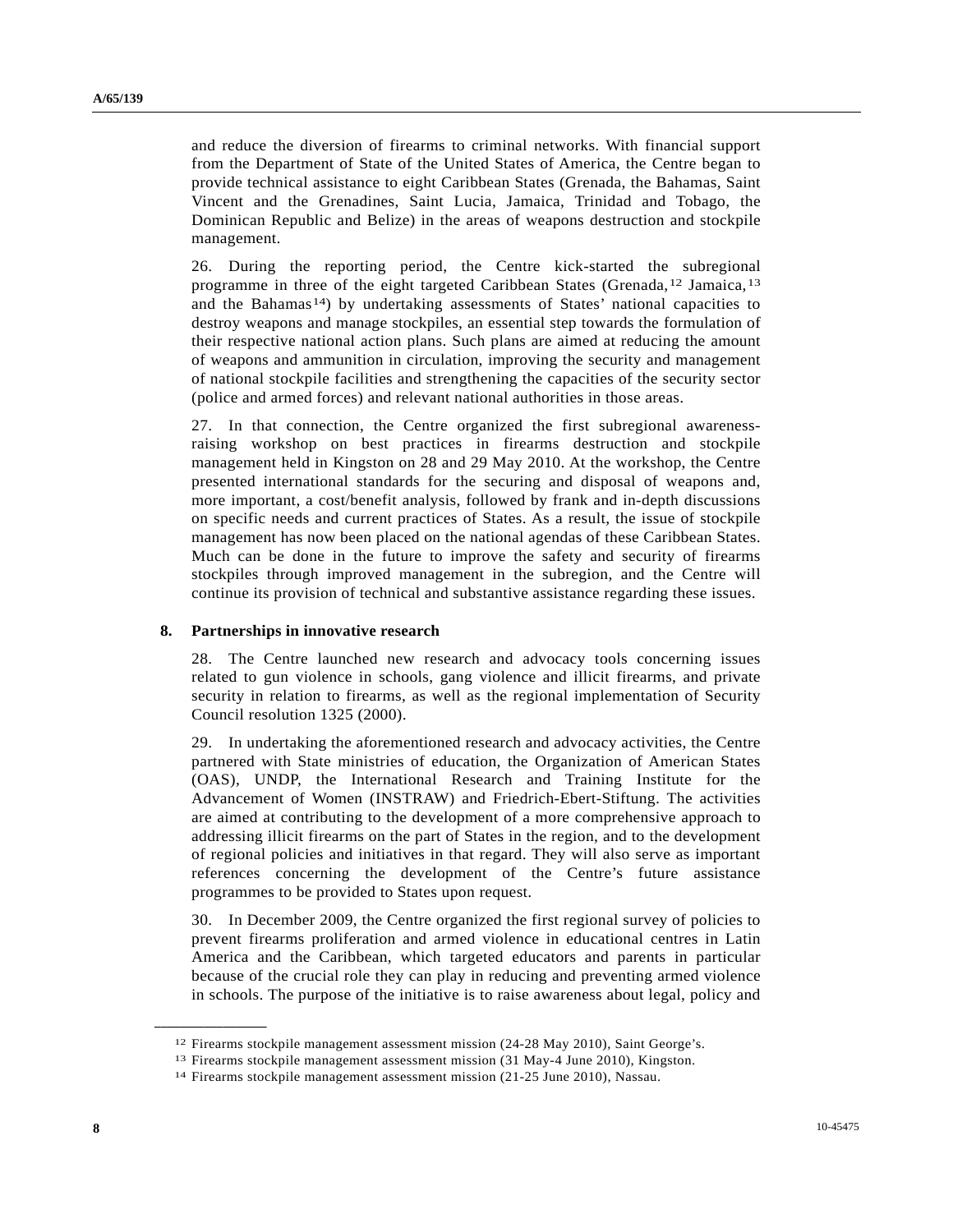programme responses aimed at reducing and preventing armed violence in schools and increasing dialogue among educators, student leaders, Governments, United Nations agencies and other stakeholders on issues of human security and child, adolescent and youth development.

31. The phenomenon of gangs represents an ongoing challenge to States in combating armed violence, because the activities of gangs influence the demand for and supply and distribution of illicit firearms at both the national and regional levels. In response to a request by the OAS Committee on Hemispheric Security, the Centre shared its expertise in the area of gang-violence prevention and contributed to the formulation by the relevant working group of the Committee, of a Regional Strategy to Promote Inter-American Cooperation in Dealing with Criminal Gangs. The Centre looks forward to contributing further to the efforts of the working group and to partnering with OAS in addressing gang violence from a regionally strategic perspective.

32. The Centre also conducted in-depth research into the potential risks posed to society as a result of the increased emergence of private security companies and the consequent surge in the demand for firearms, and its implications for national policies and concerned Government institutions. Interest in this topic is on the rise, as demonstrated by the increased number of regional meetings on the subject, as well as the number of requests for expert presentations to be delivered by the Centre. Most notably, among these are requests made by Friedrich-Ebert-Stiftung during the second meeting of the Organized Crime Observatory for Latin America and the Caribbean, held in Costa Rica in September 2009; by the Central American Programme on Small Arms Control during an inter-parliamentary conference;<sup>[15](#page-8-0)</sup> and by United Nations agencies focusing on raising the awareness of governmental entities and the private security sector regarding the importance of sound stockpile management practices and standards with regard to public holdings to prevent illicit trafficking.

33. To commemorate the tenth anniversary of Security Council resolution 1325 (2000), on women and peace and security, a landmark Council resolution specifically addressing the impact of war on women, as well as women's contributions to conflict resolution and sustainable peace, the Centre, together with INSTRAW, issued a briefing package on the implementation of the resolution in the region of Latin America and the Caribbean, as well as guidelines for the formulation and execution of a national action plan to facilitate such implementation. The information also highlighted the specific needs of women and the obligation of States to increase their participation at both the policy and operational levels in addressing armed violence in Latin America and the Caribbean.

34. Additional gender-related joint initiatives will be carried out by the Centre, INSTRAW and the International Action Network on Small Arms with a view to promoting the formulation of national action plans for the effective implementation of resolution 1325 (2000).

<span id="page-8-0"></span><sup>15 &</sup>quot;Parliamentary action on small arms — policies, legislation and regional approaches" (22-23 October 2009), Managua.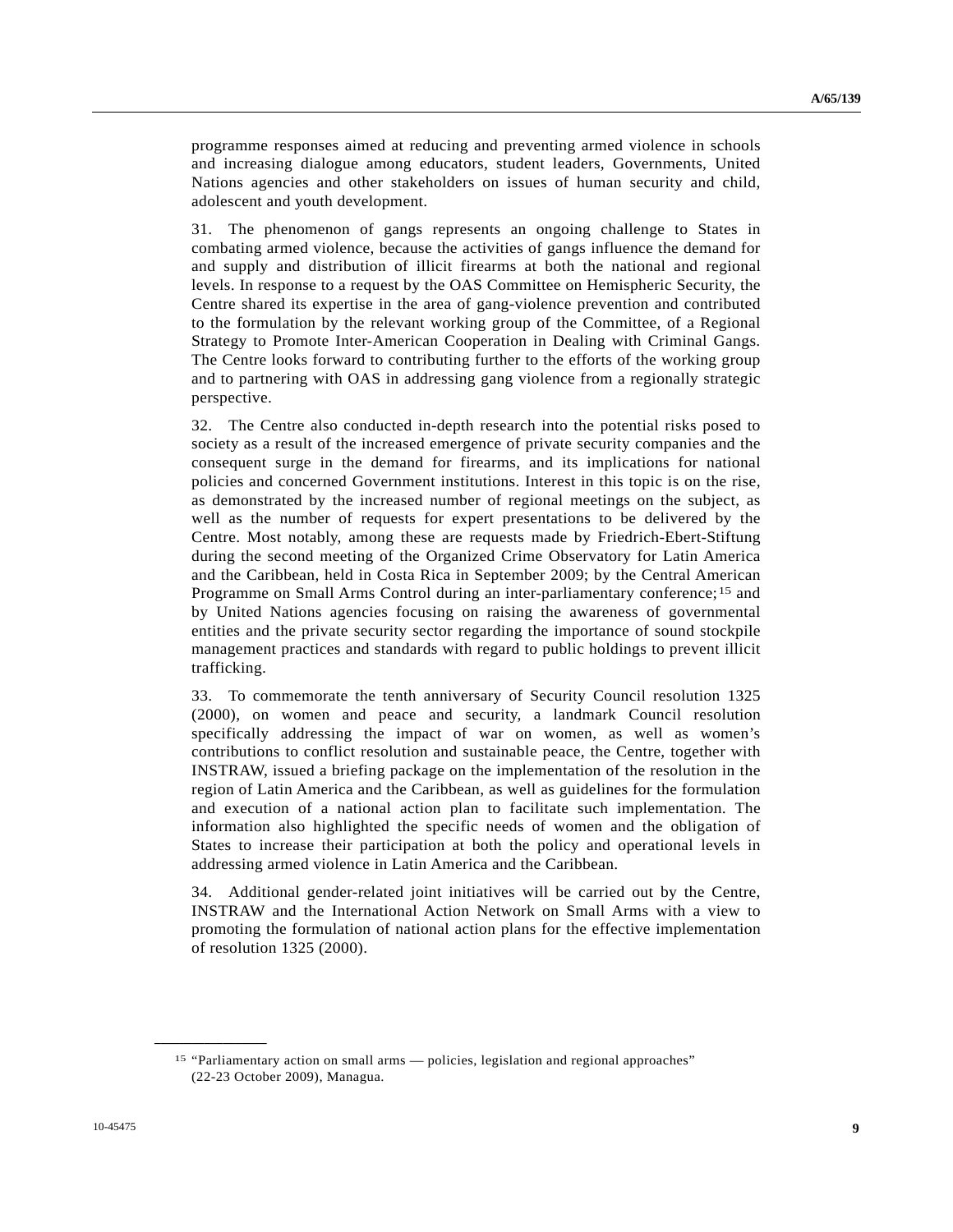### **B. Advocacy and outreach**

35. At the request of Member States, the Centre undertook disarmament and non-proliferation advocacy and outreach activities with a view to creating a sustainable disarmament culture throughout the region and across sectors.

#### **1. 2001 Programme of Action on Small Arms**

36. In March 2010 in Lima Member States came together to discuss progress made in the implementation of the Programme of Action to Prevent, Combat and Eradicate the Illicit Trade in Small Arms and Light Weapons in All Its Aspects. This regional platform, the third in a series of regional meetings led by the United Nations Office for Disarmament Affairs, was aimed at preparing States, by means of a broad-based consultation process, for the Fourth Biennial Meeting of States on Small Arms and demonstrating to the global community at the Meeting advances and progress made at the national, subregional and regional levels.

37. Four subregion-specific working groups, focusing on such issues as border control, international cooperation, marking and tracing, institutionalization, and the nexus between the illicit trafficking in firearms and other illicit transnational activities, provided Member States with the opportunity to actively deliberate on progress made and challenges faced in implementing the Programme of Action in preparation for the Fourth Biennial Meeting, held in June in New York.

38. A similar forum was provided to civil society organizations by the Centre and the Central American Programme on Small Arms Control, in collaboration with the International Action Network on Small Arms and the Swedish Fellowship of Reconciliation, during a regional meeting held in April 2010, at which civil society organizations gathered to actively deliberate on firearms-related issues prior to the convening of the Fourth Biennial Meeting.[1](#page-9-0)6

39. To support the implementation of the Programme of Action, the Centre continued to provide technical expertise in developing and maintaining the United Nations Programme of Action Implementation Support System, an easy-to-access, web-based system containing an essential set of virtual tools for States, international and regional organizations, and civil society to use in their implementation of the Programme of Action. The Implementation Support System includes an international assistance section and provides information concerning indications of needs and requests for international assistance from Member States, relevant data on Programme of Action-related meetings and documents, and project proposals for funding consideration.

#### **2. Regional confidence-building through transparency measures**

40. As a follow-up to the strong appeal made by the 2009 Group of Governmental Experts on the United Nations Register of Conventional Arms for the continuation of regional initiatives on transparency in armaments, the Centre participated in the holding of a two-day regional workshop of the Office for Disarmament Affairs, to have been the first of its kind to be held in Latin America and the Caribbean since 2002. International transparency regarding arms transfers and military expenditures

<span id="page-9-0"></span><sup>16</sup> Latin American civil society meeting on the Fourth Biennial Meeting of States and preparatory committees for an arms trade treaty (26-27 April 2010), Mexico City.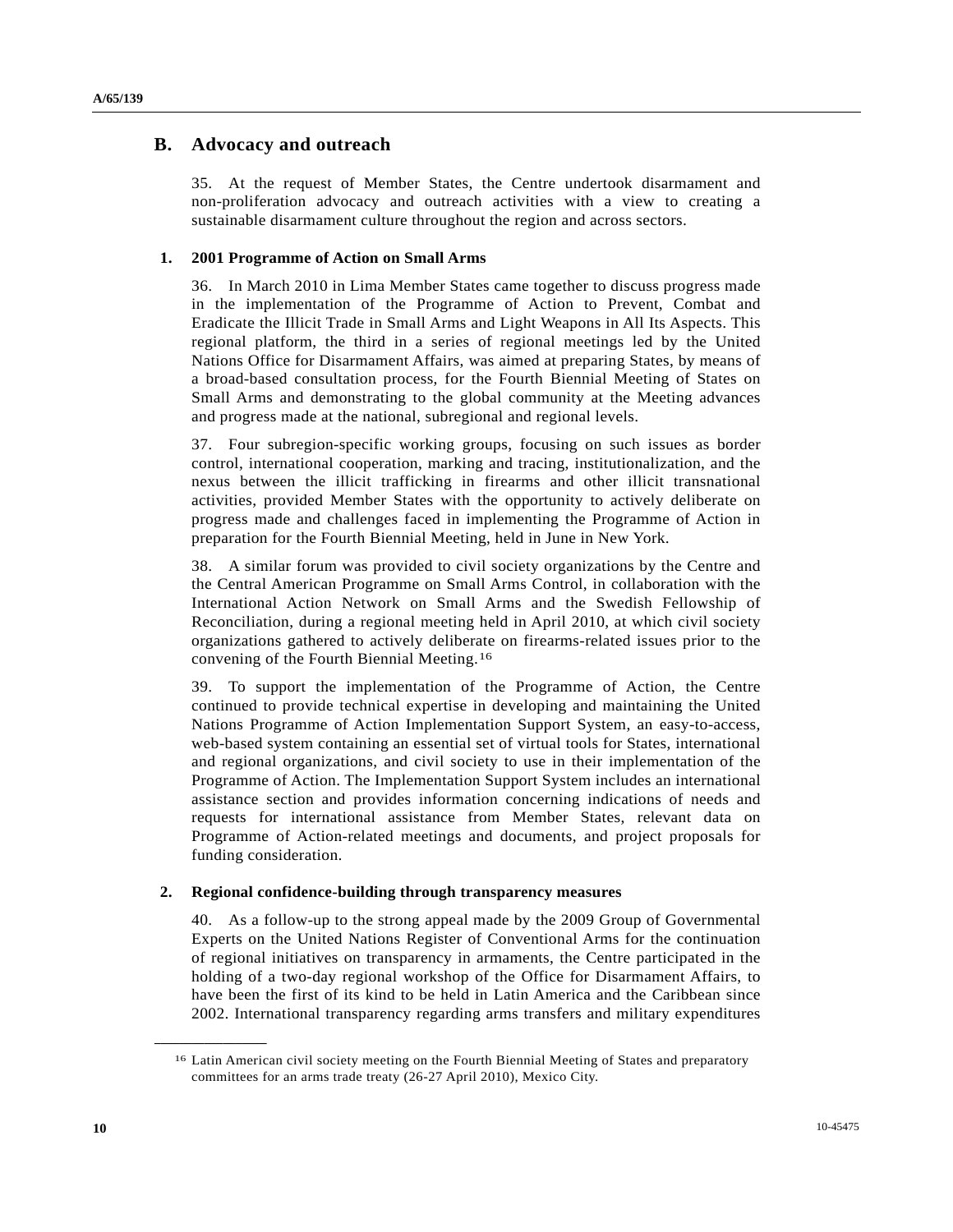as a means to increase mutual confidence was the focus of the regional workshop, which was held on 3 and 4 March 2010 in Lima. The workshop provided Latin American and Caribbean States with a forum in which to share their views and experiences concerning their reporting to the United Nations Register of Conventional Arms and the standardized instrument for reporting military expenditures. It was also aimed at assisting States of the region in improving the quality, accuracy, consistency and timeliness of their reports. Experts from the Office provided technical advice about topics related to the nature, structure and procedures of both instruments with a view to promoting the increased submission of annual national reports by States of the region.

41. In addition to building the capacity of Latin American and Caribbean States to draft annual reports on the United Nations Register, the Centre provided technical support for a project aimed at an overhaul of the Register database of conventional arms. In order to make the database more user-friendly, a modernized online webbased tool was created to increase the reporting rate, stimulate and promote timely report submission and allow for the direct transfer of data from State submissions into the revamped database. It is envisaged that information provided electronically by States will result in a substantially higher level of efficiency, security and accuracy in reporting and will further strengthen the Register in fulfilling its role as a confidence-building measure and a reliable source of authoritative information regarding the international trade in conventional arms, including small arms and light weapons.

#### **3. Weapons of mass destruction (Security Council resolution 1540 (2004))**

42. At the request of Member States, the Centre presented its experience and lessons learned in the fields of capacity-building and technical assistance during a meeting for Central American States dedicated to the implementation of Security Council resolution [1](#page-10-0)540 (2004).<sup>17</sup>

#### **4. Disarmament and non-proliferation education**

43. During the reporting period, several States in the region requested specific assistance from the Centre in order to expand the capacity and knowledge of their governmental representatives concerning disarmament instruments, practical measures and mechanisms, and thus strengthen their capacity to effectively address new challenges in the areas of peace, disarmament and non-proliferation.

44. The Centre developed a disarmament advocacy course, designed to assist both students of diplomatic academies and diplomats working in the area of disarmament in gaining in-depth knowledge about the various issues related to disarmament and security and broadening their understanding of disarmament-related instruments. The Centre, in cooperation with OAS, is seeking funding for this initiative.

45. The Centre also worked with OAS in creating a region-specific inter-American virtual clearing house dedicated to exploring disarmament and non-proliferation education proposals and frameworks for implementation. This initiative builds on the Centre's disarmament advocacy course and is aimed at promoting constructive regional/subregional dialogues and confidence-building and cooperative disarmament measures, contributing to a culture of peace in the region.

<span id="page-10-0"></span><sup>17</sup> Held from 8 to 10 September 2009 in San José.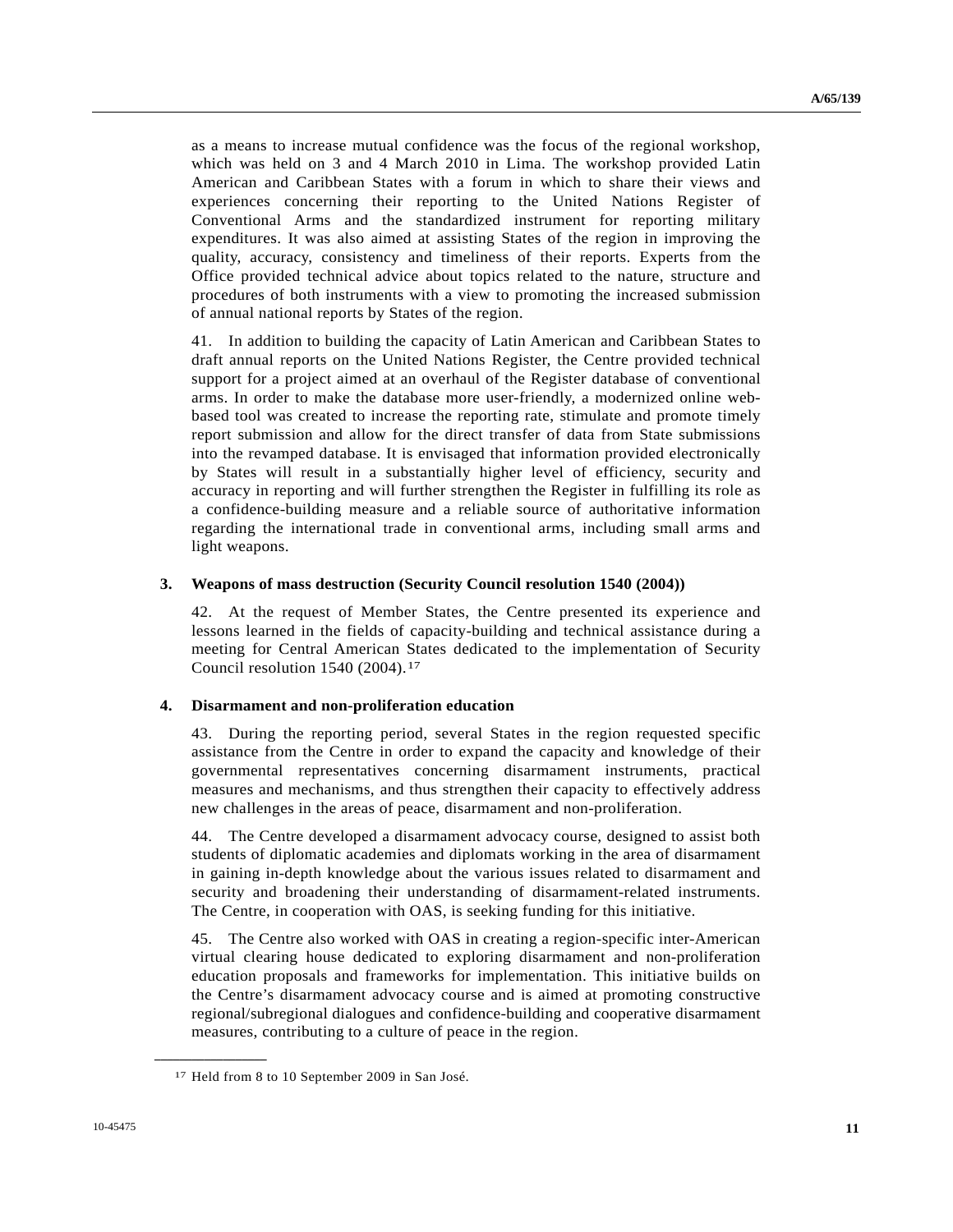# **IV. Staffing, financing and administration**

### **A. Finances**

46. In accordance with General Assembly resolution 41/60 J, the Centre was established on the basis of existing resources and voluntary contributions made by Member States and interested organizations for its core and programmatic activities. During the reporting period, voluntary contributions to the Centre's Trust Fund were received in the amount of \$1,780,183.56.[18](#page-11-0) The Secretary-General wishes to express his gratitude to the Governments of Canada, Colombia, Guyana, Panama, Peru, Spain, Sweden, the Netherlands, Turkey and the United States of America for their generous financial contributions to the Centre and for their valuable support for its activities. Information about the status of the Trust Fund for 2009 is contained in the annex to the present report.

47. Despite this important support, the Centre's programmatic activities rely solely on voluntary contribution. Therefore, resource mobilization remained a key challenge throughout the reporting period, and proactive efforts by the Centre in that regard remained at the forefront of its workplan. In addition, the paucity of financial resources was exacerbated by an increase in the cost of living in Lima, the Centre's host city. The Secretary-General calls upon the Government of Peru to continue to provide the necessary financial and overall support to the Centre in order to offset the rise in its operating costs.

48. The Centre's concerted efforts led to the forging of new partnerships with the United States of America and Canada. Those partnerships will enable the Centre to provide comprehensive public security assistance in the Caribbean and Andean regions.

49. In 2009/10, the Centre continued to implement its three-year project on enhancing public security, funded by the Swedish International Development Cooperation Agency. This ongoing funding, the most significant financial contribution to both the Centre's Public Security Programme and its core functioning, was pivotal to the successful implementation of the Programme and to the maintenance of the Centre's core staff.

50. In 2009, the Government of Spain pledged significant resources in support of the Centre's Public Security Programme, particularly in the area of armed-violence prevention, as well as the core functioning of the Centre.

51. The Secretary-General wishes to thank the Governments of Sweden and Spain for their consistent financial contributions to the Centre in support of its public security projects, and its core staff.

52. In addition, the Secretary-General wishes to express his appreciation to the Governments of Canada and the United States of America for their financial support for the Centre's regional assistance packages for the Andean and Caribbean regions, respectively.

<span id="page-11-0"></span><sup>18</sup> Canada (\$201,498.60), Colombia (\$2,500.00), Guyana (\$1,000.00), Panama (\$1,000.00), Peru (\$30,000.00), Spain (\$351,800.00), Sweden (\$807,024.96), Turkey (\$10,000.00), United States of America (\$405,360.00).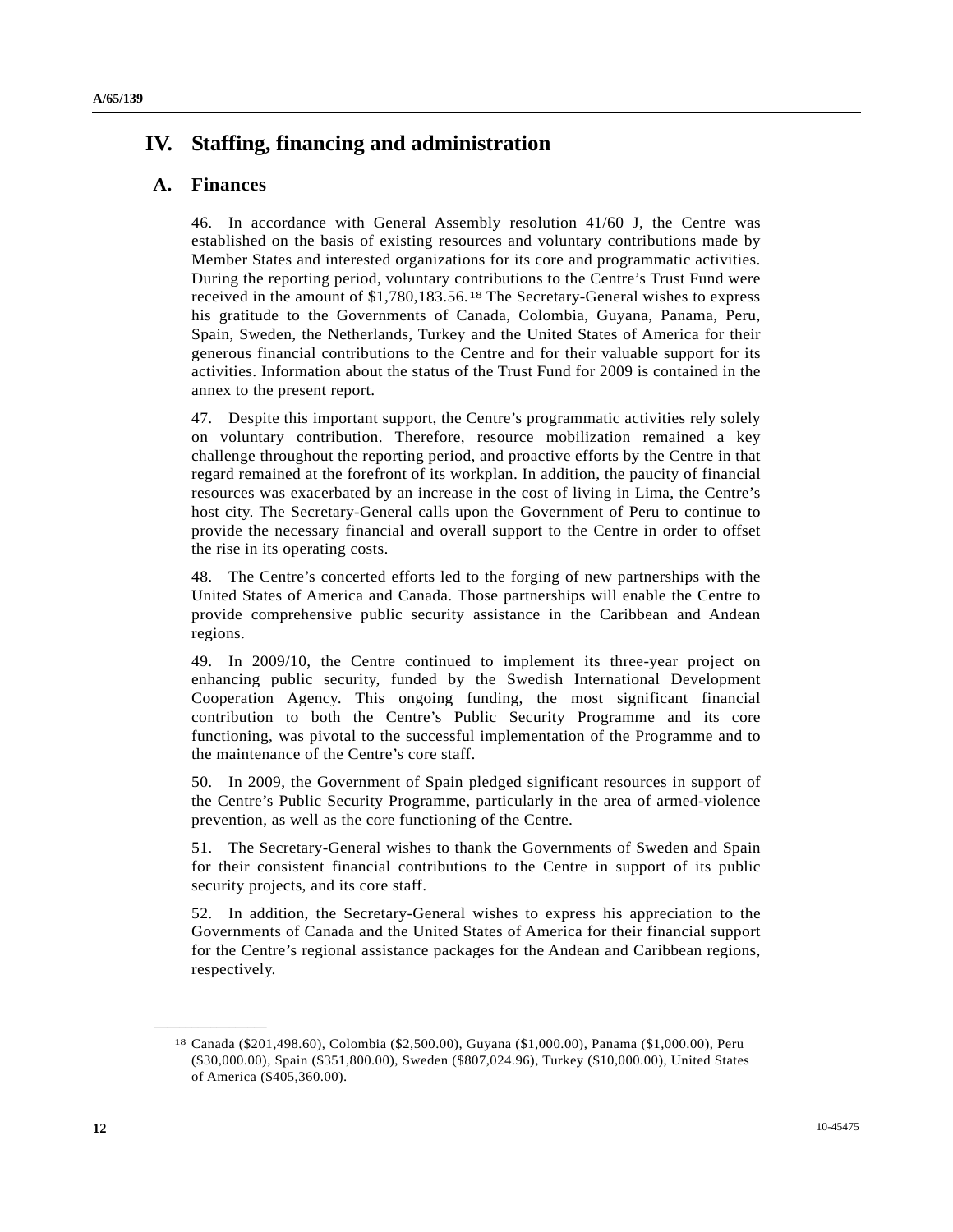53. The Centre also benefited from its joint undertakings with key partner organizations, including the Central American Programme on Small Arms Control, OAS, the United Nations Office on Drugs and Crime and UNDP. Those organizations assisted the Centre with in-kind contributions as well as cost-sharing arrangements in the implementation of activities related to peace, disarmament and development.

54. If the Centre is to meet the demands for assistance articulated by Member States, an increase in voluntary contributions will be necessary. The current resources are insufficient to enable the Centre to respond adequately to the influx of requests received.

### **B. Staffing and administration**

55. In order to be able to fully and effectively carry out its mandate, the Regional Centre needs to rely on a stable core team of skilled professional and support staff. Thanks to the support provided by Member States, the regular budget for the biennium 2010-2011 includes provisions for the recruitment of one Professional staff member and one local General Service staff member. The recruitment for the two posts was under way at the time of reporting.

56. Nonetheless, the Centre continues to rely solely on voluntary financial contributions in order to develop and carry out disarmament- and non-proliferationrelated programmes in the region; thus, financial contributions are also essential for the hiring of project staff and the implementation of concrete projects.

## **V. Conclusion**

57. During the reporting period, the Centre carried out more than 20 substantive activities benefiting more than 530 representatives of Governments and civil society in the region of Latin America and the Caribbean, and received 26 new requests from Member States for assistance.

58. The Centre provided expert assistance to Member States through its unique and integrated approach to combating illicit firearms trafficking throughout the region. Activities included law enforcement capacity-building, technical assistance in the areas of stockpile management and border security, and legal and policy support with a view to promoting and facilitating the implementation of disarmament and non-proliferation instruments.

59. Member States, United Nations partners and regional organizations expressed their satisfaction with the high-quality assistance provided by the Centre, as reflected in the increase in the Centre's expertise and its increased utilization in collaborative efforts with Member States, regional organizations and United Nations agencies. In those efforts, it provided advice, assistance and leadership in many initiatives to address public security challenges posed by illicit firearms trafficking.

60. Recognizing the financial support provided to the Centre by several Governments, the Secretary-General reiterates his appeal to Member States and other partners in a position to do so to provide the Centre with the financial support necessary to ensure the continued delivery of expert disarmament assistance upon request to Latin American and Caribbean States.